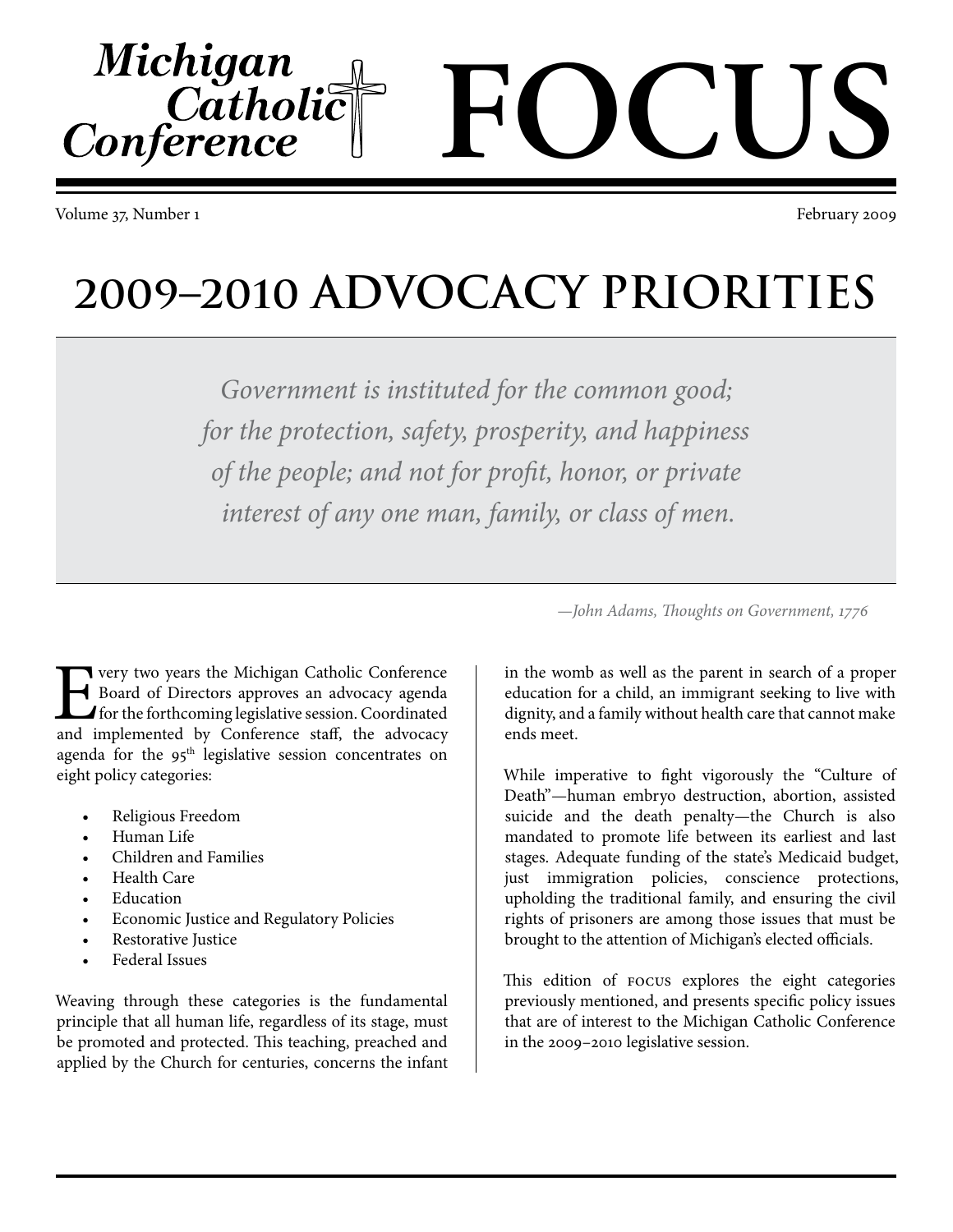# **Religious Freedom**

State entities and faith-based organizations have a valued relationship providing critical services to those in need. Indeed, the state that guarantees the free exercise of religion is the one that allows its citizens the greatest opportunity to administer charity and to serve others. In order to uphold the freedom of religion, MCC supports the following:

#### • The rights of faith-based providers and all individuals to conscience protections in the delivery of services, and

The equal application of the law to all persons and institutions regardless of their faith.

#### **Michigan Catholic Conference Board of Directors**

- Most Reverend Allen H. Vigneron Archbishop of Detroit Chairman
- Most Reverend James A. Murray Bishop of Kalamazoo Vice Chairman
- Most Reverend Patrick R. Cooney Bishop of Gaylord Secretary/Treasurer
- Most Reverend Robert J. Carlson Bishop of Saginaw
- Most Reverend Walter A. Hurley Bishop of Grand Rapids
	- Most Reverend Earl A. Boyea Bishop of Lansing
- Most Reverend Alexander K. Sample Bishop of Marquette
	- Mr. Joseph D. Reid East Lansing

Dr. Michael J. Roy Skandia

Sister Barbara Rund, O.P. Bloomfield Hills

> Mr. Cecilio Salinas Battle Creek

Ms. Rosemary E. Smith Gaylord

# **Human Life**

Under all circumstances human life must be protected and cared for from conception until natural death. From the fundamental right to life, and the corresponding right to live with dignity, flow all other indispensable civil and human rights that enable a democracy to flourish. In the public policy arena, the Conference supports:

- • State initiatives that provide alternatives to abortion and assistance to pregnant women,
- Legislation that seeks to protect the lives of unborn children,
- Regulations on human research to uphold the life and dignity of the human person,
- Opposition to insurance regulations mandating coverage for abortion or contraception,
- Upholding the ban on human cloning,
- Upholding the ban on assisted suicide, and
- Upholding the constitutional ban on the death penalty.

# **Children & Families**

Children and youth are being exposed to rising levels of violence, sexual content and harmful images at increasingly younger ages. To combat these cultural tides, and to recognize and maintain their vulnerability, children must be given the strongest opportunity to grow within a family life that nurtures the development of the child. Thus, policies that strengthen and promote traditional marriage and the family must be encouraged. MCC supports:

- • Upholding the traditional definition of marriage and the family,
- • Policies that protect the stability of the marriage bond and the institution of the family,
- Amending Michigan's nofault divorce laws, and
- Policies to streamline foster care services and payments to ensure critical services are provided to children in need.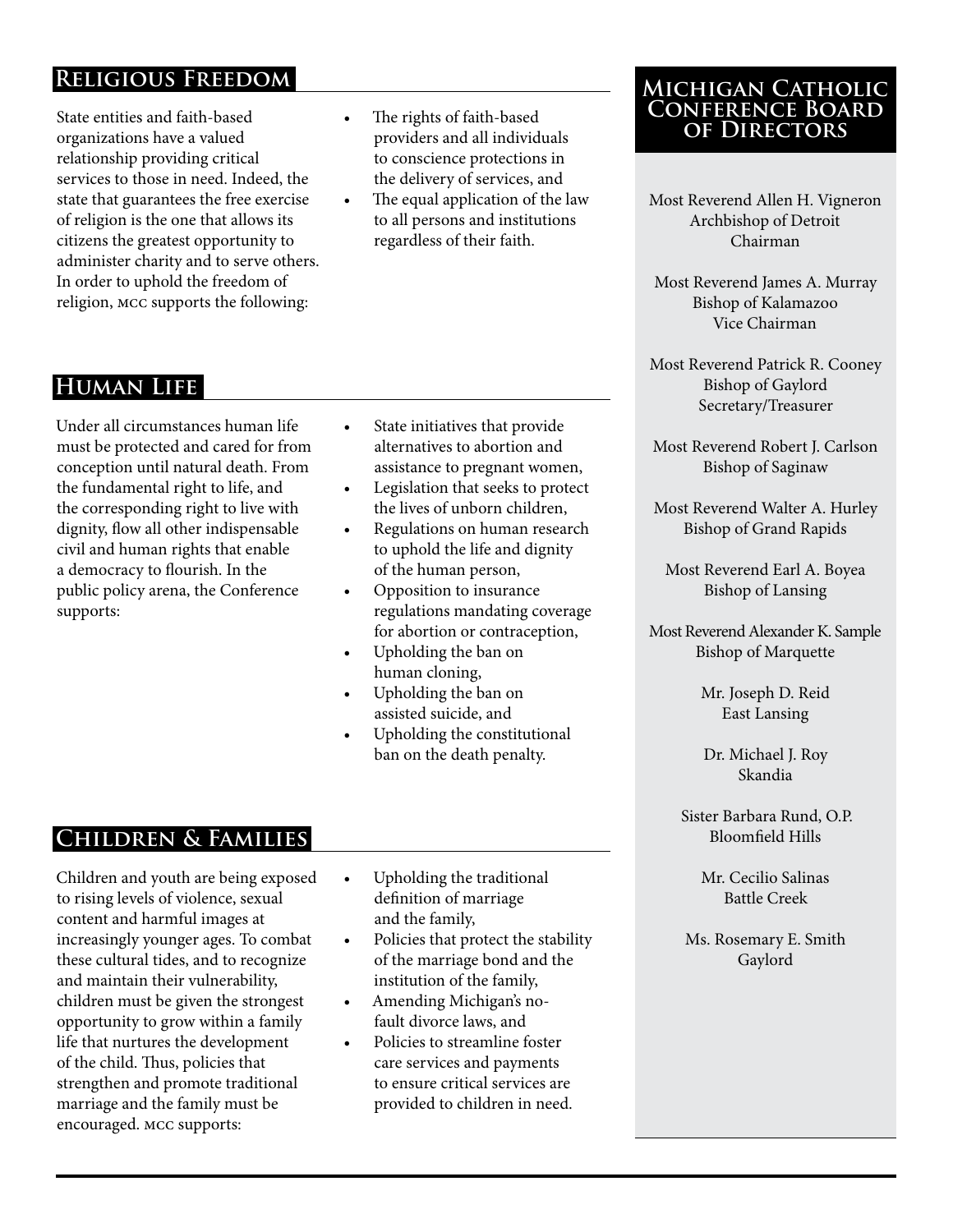# **Health Care**

A lack of health care for all constitutes a moral failure in our state and our nation. Justice demands that adequate and ethical health care be available for every citizen, especially the poor and vulnerable. Attempts to reform health care must focus on access, availability and the dignity of the person and families in need of care. In the area of health care, the Conference supports:

- Expansion of health coverage for low-and moderate-income uninsured individuals and families,
- The protection of Medicaid funding,
- Opposition to legislation that threatens the institutional integrity of faith-based providers, and
- Opposition to legislation that threatens the Certificate of Need process.

#### **Education**

Parents have the primary right and responsibility to educate their children how they best see fit. Yet Michigan faces unique challenges in the area of education reform because of discriminatory constitutional language. In order to recognize and support a parent's right to educate their child, any education reform must ensure access to educational choice. The Conference supports:

- Mandatory consultation between public school districts and the non-public schools located within their jurisdiction regarding the appropriate distribution of federal program dollars,
- Protection of existing public school choice for all parents,
- Fair treatment of non-public school students regarding eligibility for college scholarship and financial aid programs,
- Protection of non-public schools from excessive regulation,
- Protection of virtual learning experiences and course content that includes dimensions of faith,
- Providing for expanded science and technology learning opportunities,
- Safe and adequate transportation for all students, and
- An end to the state constitutional ban on aid to non-public schools.

#### **Economic Justice & Regulatory Policies**

A clear indication of the moral strength of a society lies in how well it cares for those most in need. In Michigan, this measure exists partly within the departments of Human Services and Community Health, both of which fund programs that assist the state's vulnerable population. Thus, the state budget must be crafted each year in a manner that ensures the health and safety of the poor and disadvantaged. Similarly, those who are struggling to survive in an increasingly hostile economic climate must not be adversely affected by regulatory policies. The Conference supports:

- The allocation of scarce budget resources to preserve essential services for vulnerable persons,
- Affirmation of the recognized right to exercise religious conscience in the provision of publicly-funded services,
- Providing limited immunity for private human service providers for the provision of services otherwise provided by the state,
- Maintenance of the taxexempt status for not-forprofit organizations,
- • State identification card, drivers' license, and marriage license policies that respect the dignity of residents who live in our State regardless of citizenship,
- • Affordable housing for low and moderate income families and individuals,
- Polices that encourage workplace justice, including adequate wages for childcare workers,
- Affordable and accessible transportation options for low and moderate income workers, and
- Increasing the Unemployment Insurance multiplier.